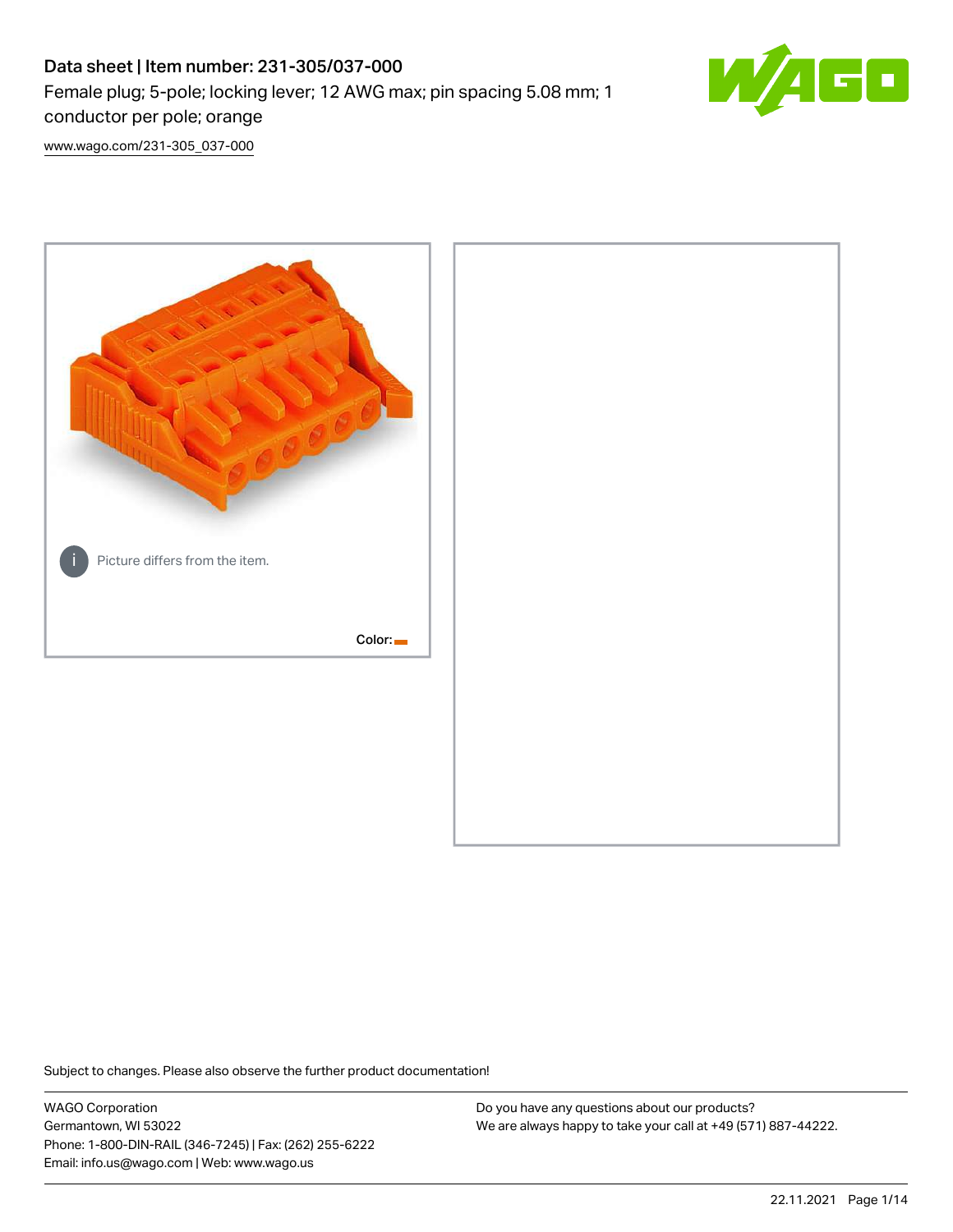

Dimensions in mm

L = pole no. x pin spacing

2- to 3-pole female connectors – one latch only

#### Item description

- **Universal connection for all conductor types**
- Easy cable pre-assembly and on-unit wiring via vertical and horizontal CAGE CLAMP<sup>®</sup> actuation  $\blacksquare$
- $\blacksquare$ Integrated test ports
- $\blacksquare$ With coding fingers

Subject to changes. Please also observe the further product documentation! Data

WAGO Corporation Germantown, WI 53022 Phone: 1-800-DIN-RAIL (346-7245) | Fax: (262) 255-6222 Email: info.us@wago.com | Web: www.wago.us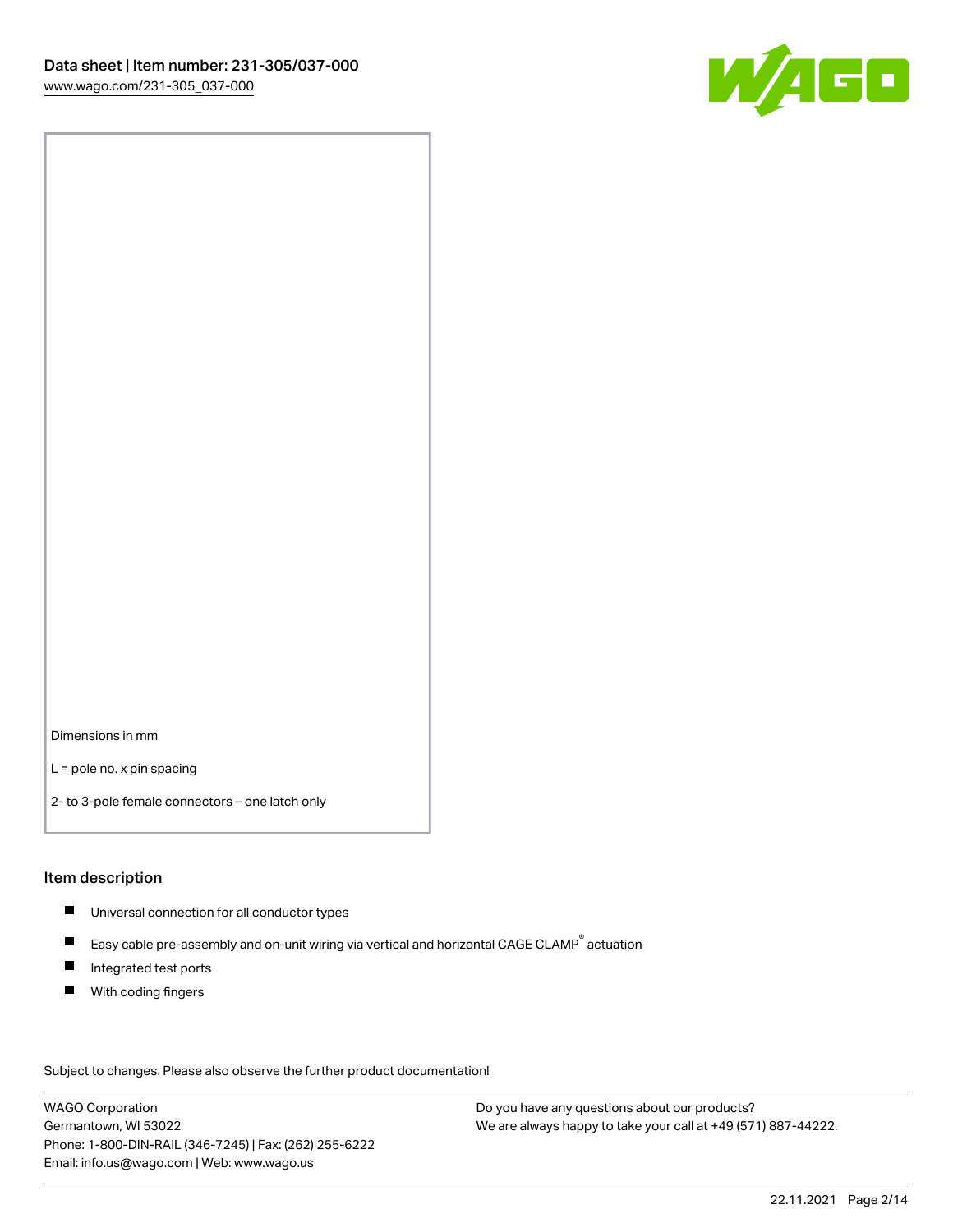

## Data Notes

| Safety information 1 | The MCS-MULTI CONNECTION SYSTEM includes connectors<br>without breaking capacity in accordance with DIN EN 61984. When<br>used as intended, these connectors must not be connected<br>/disconnected when live or under load. The circuit design should<br>ensure header pins, which can be touched, are not live when<br>unmated. |
|----------------------|-----------------------------------------------------------------------------------------------------------------------------------------------------------------------------------------------------------------------------------------------------------------------------------------------------------------------------------|
| Variants:            | Gold-plated or partially gold-plated contact surfaces<br>Other versions (or variants) can be requested from WAGO Sales or<br>configured at https://configurator.wago.com/                                                                                                                                                         |

## Electrical data

## IEC Approvals

| Ratings per                 | IEC/EN 60664-1                                                        |
|-----------------------------|-----------------------------------------------------------------------|
| Rated voltage (III / 3)     | 320 V                                                                 |
| Rated surge voltage (III/3) | 4 <sub>k</sub> V                                                      |
| Rated voltage (III/2)       | 320 V                                                                 |
| Rated surge voltage (III/2) | 4 <sub>k</sub> V                                                      |
| Nominal voltage (II/2)      | 630 V                                                                 |
| Rated surge voltage (II/2)  | 4 <sub>k</sub> V                                                      |
| Rated current               | 16A                                                                   |
| Legend (ratings)            | $(III / 2)$ $\triangle$ Overvoltage category III / Pollution degree 2 |

## UL Approvals

| Approvals per                  | UL 1059 |
|--------------------------------|---------|
| Rated voltage UL (Use Group B) | 300 V   |
| Rated current UL (Use Group B) | 15 A    |
| Rated voltage UL (Use Group D) | 300 V   |
| Rated current UL (Use Group D) | 10 A    |

# Ratings per UL

| Rated voltage UL 1977 | 300 V |
|-----------------------|-------|
| Rated current UL 1977 |       |

## CSA Approvals

Approvals per CSA

Subject to changes. Please also observe the further product documentation!

| <b>WAGO Corporation</b>                                | Do you have any questions about our products?                 |
|--------------------------------------------------------|---------------------------------------------------------------|
| Germantown, WI 53022                                   | We are always happy to take your call at +49 (571) 887-44222. |
| Phone: 1-800-DIN-RAIL (346-7245)   Fax: (262) 255-6222 |                                                               |
| Email: info.us@wago.com   Web: www.wago.us             |                                                               |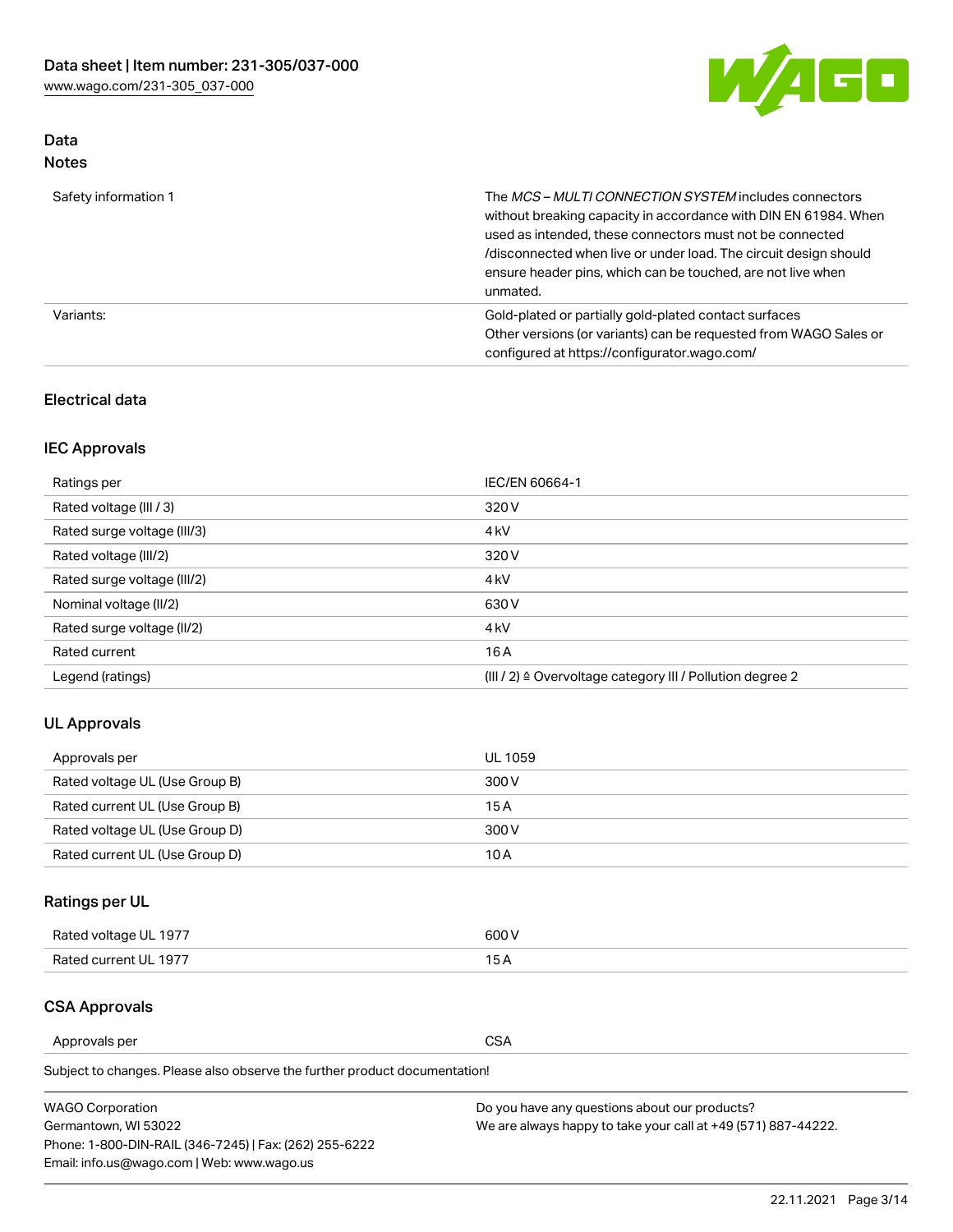[www.wago.com/231-305\\_037-000](http://www.wago.com/231-305_037-000)



| Rated voltage CSA (Use Group B) | 300 V |
|---------------------------------|-------|
| Rated current CSA (Use Group B) | 15 A  |
| Rated voltage CSA (Use Group D) | 300 V |
| Rated current CSA (Use Group D) | 10 A  |

### Connection data

| Total number of connection points |  |
|-----------------------------------|--|
| Total number of potentials        |  |
| Number of connection types        |  |
| Number of levels                  |  |

#### Connection 1

| Connection technology                             | CAGE CLAMP <sup>®</sup>                 |
|---------------------------------------------------|-----------------------------------------|
| Actuation type                                    | Operating tool                          |
| Solid conductor                                   | $0.082.5$ mm <sup>2</sup> / 28  12 AWG  |
| Fine-stranded conductor                           | $0.08$ 2.5 mm <sup>2</sup> / 28  12 AWG |
| Fine-stranded conductor; with insulated ferrule   | $0.251.5$ mm <sup>2</sup>               |
| Fine-stranded conductor; with uninsulated ferrule | $0.252.5$ mm <sup>2</sup>               |
| Strip length                                      | $89$ mm $/$ 0.31  0.35 inch             |
| Number of poles                                   | 5                                       |
| Conductor entry direction to mating direction     | 0°                                      |

# Physical data

| Pin spacing | 5.08 mm / 0.2 inch   |
|-------------|----------------------|
| Width       | 42 mm / 1.654 inch   |
| Height      | 14.3 mm / 0.563 inch |
| Depth       | 29.6 mm / 1.165 inch |

# Plug-in connection

| Contact type (pluggable connector) | Female connector/socket |
|------------------------------------|-------------------------|
| Connector (connection type)        | for conductor           |
| Mismating protection               | No                      |
| Locking of plug-in connection      | locking lever           |

### Material data

Color contracts and contracts of the contracts of the contracts of the contracts of the contracts of the contracts of the contracts of the contracts of the contracts of the contracts of the contracts of the contracts of th

Subject to changes. Please also observe the further product documentation! Material group I

| <b>WAGO Corporation</b>                                | Do you have any questions about our products?                 |
|--------------------------------------------------------|---------------------------------------------------------------|
| Germantown, WI 53022                                   | We are always happy to take your call at +49 (571) 887-44222. |
| Phone: 1-800-DIN-RAIL (346-7245)   Fax: (262) 255-6222 |                                                               |
| Email: info.us@wago.com   Web: www.wago.us             |                                                               |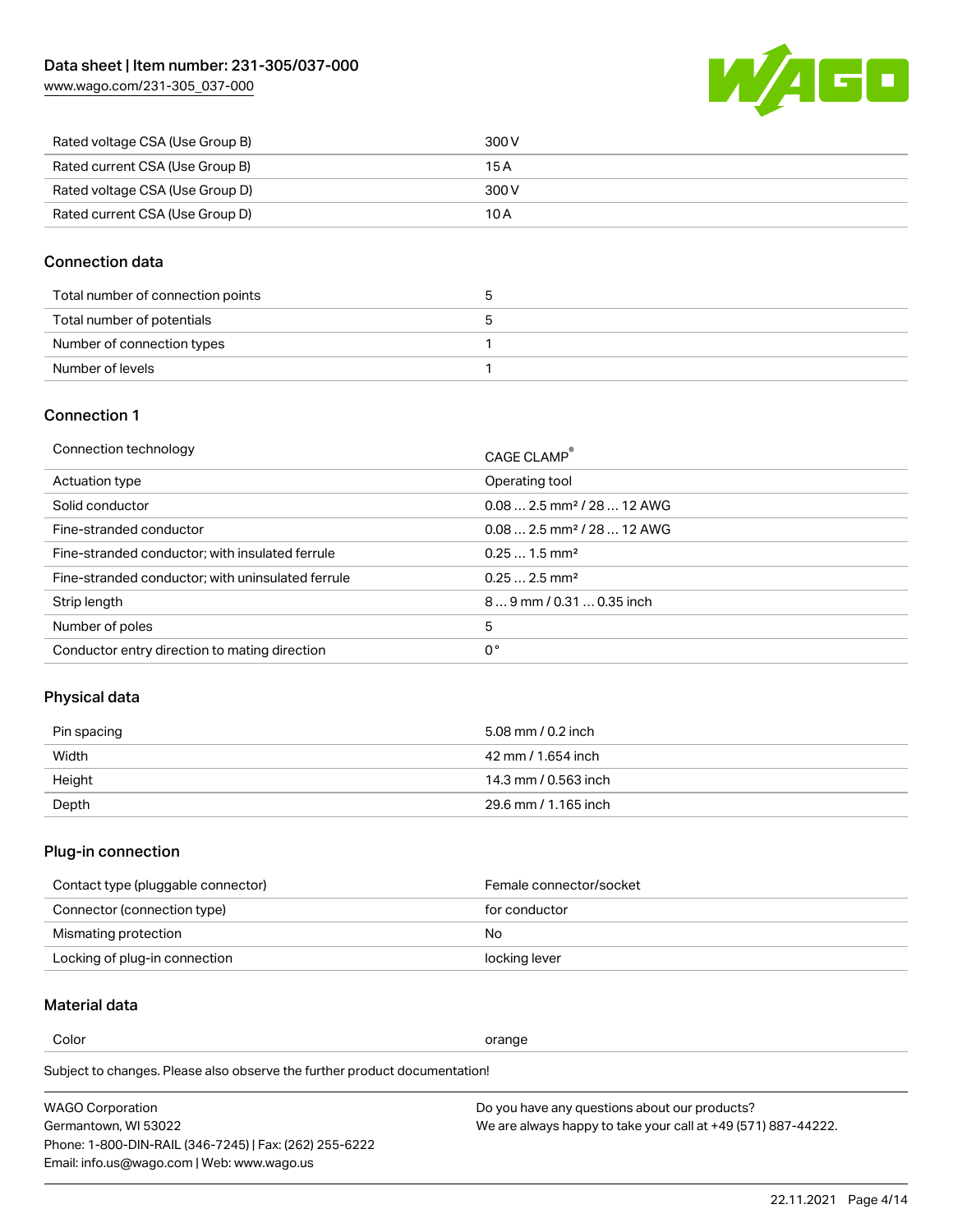[www.wago.com/231-305\\_037-000](http://www.wago.com/231-305_037-000)



| Material group              |                                   |
|-----------------------------|-----------------------------------|
| Insulation material         | Polyamide (PA66)                  |
| Flammability class per UL94 | V <sub>0</sub>                    |
| Clamping spring material    | Chrome nickel spring steel (CrNi) |
| Contact material            | Copper alloy                      |
| Contact plating             | tin-plated                        |
| Fire load                   | 0.176 MJ                          |
| Weight                      | 10.6 <sub>g</sub>                 |
|                             |                                   |

# Environmental requirements

| Limit temperature range | $-60+85 °C$ |
|-------------------------|-------------|
|-------------------------|-------------|

### Commercial data

| Product Group         | 3 (Multi Conn. System) |
|-----------------------|------------------------|
| PU (SPU)              | 50 Stück               |
| Packaging type        | box                    |
| Country of origin     | <b>DE</b>              |
| <b>GTIN</b>           | 4044918346528          |
| Customs tariff number | 8536694040             |

# Approvals / Certificates

#### Country specific Approvals

| Logo                                                                       | Approval                                      | <b>Additional Approval Text</b> | Certificate<br>name |
|----------------------------------------------------------------------------|-----------------------------------------------|---------------------------------|---------------------|
|                                                                            | CB<br>DEKRA Certification B.V.                | IEC 61984                       | NL-39756            |
|                                                                            | <b>CSA</b><br><b>DEKRA Certification B.V.</b> | C22.2                           | 1466354             |
| EMA                                                                        | <b>KEMA/KEUR</b><br>DEKRA Certification B.V.  | EN 61984                        | 2190761.01          |
| <b>Ship Approvals</b>                                                      |                                               |                                 |                     |
| Logo                                                                       | Approval                                      | <b>Additional Approval Text</b> | Certificate<br>name |
|                                                                            | <b>ABS</b>                                    |                                 | $19 -$              |
| Subject to changes. Please also observe the further product documentation! |                                               |                                 |                     |

| <b>WAGO Corporation</b>                                | Do you have any questions about our products?                 |
|--------------------------------------------------------|---------------------------------------------------------------|
| Germantown, WI 53022                                   | We are always happy to take your call at +49 (571) 887-44222. |
| Phone: 1-800-DIN-RAIL (346-7245)   Fax: (262) 255-6222 |                                                               |
| Email: info.us@wago.com   Web: www.wago.us             |                                                               |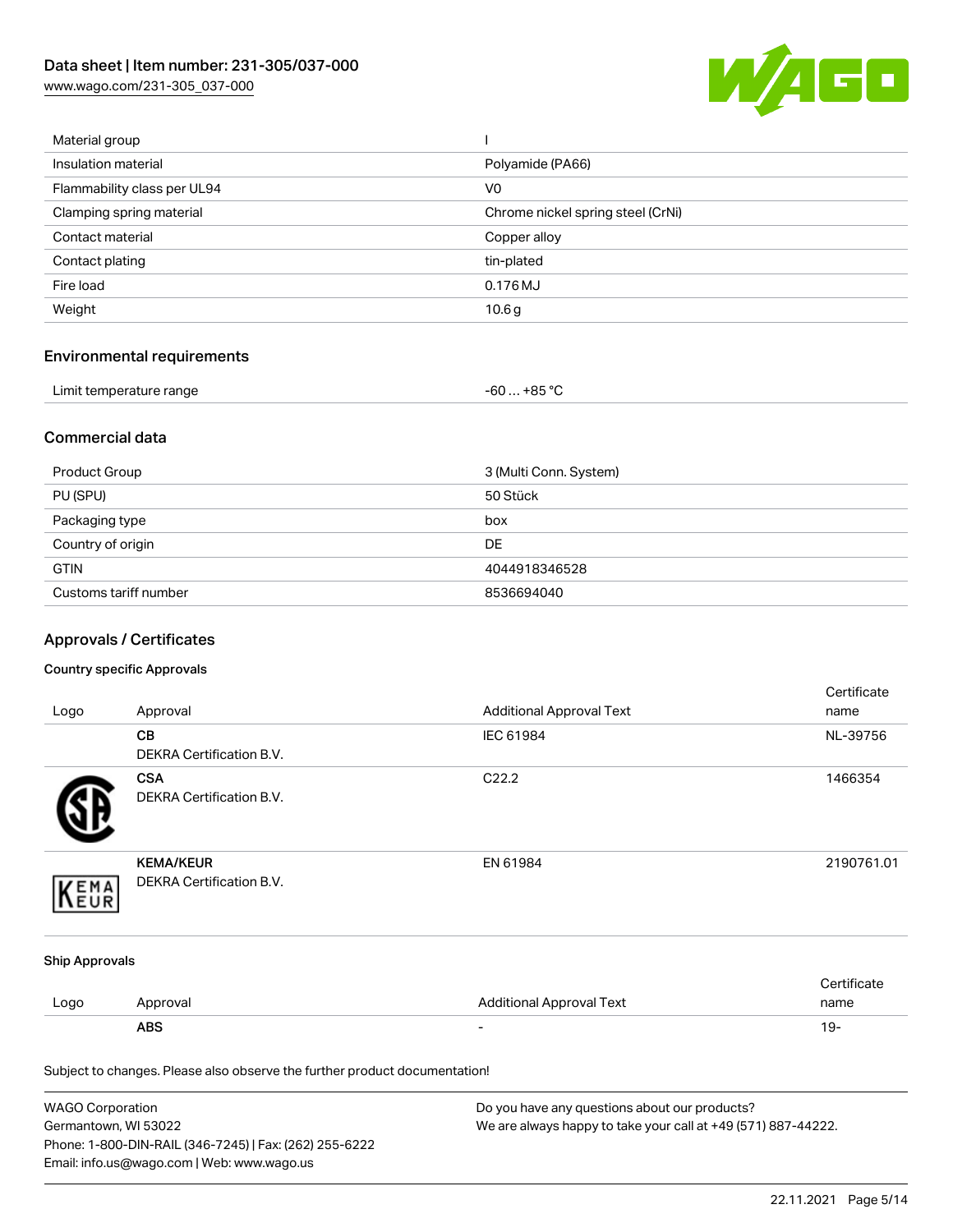

American Bureau of Shipping HG1869876-



PDA

| <b>UL-Approvals</b>                         |                                                                                                                     |                                 |                              |
|---------------------------------------------|---------------------------------------------------------------------------------------------------------------------|---------------------------------|------------------------------|
| Logo                                        | Approval                                                                                                            | <b>Additional Approval Text</b> | Certificate<br>name          |
|                                             | UL                                                                                                                  | <b>UL 1977</b>                  | E45171                       |
|                                             | UL International Germany GmbH                                                                                       |                                 |                              |
|                                             | <b>UR</b>                                                                                                           | <b>UL 1059</b>                  | E45172                       |
|                                             | Underwriters Laboratories Inc.                                                                                      |                                 |                              |
| Counterpart                                 |                                                                                                                     |                                 |                              |
|                                             | Item no.231-635<br>Male connector; 5-pole; Pin spacing 5.08 mm; orange                                              |                                 | www.wago.com/231-635         |
|                                             | Item no.231-335/001-000<br>Male header; 5-pole; THT; 1.0 x 1.0 mm solder pin; straight; pin spacing 5.08 mm; orange |                                 | www.wago.com/231-335/001-000 |
|                                             | Item no.231-535/001-000<br>Male header; 5-pole; THT; 1.0 x 1.0 mm solder pin; angled; pin spacing 5.08 mm; orange   |                                 | www.wago.com/231-535/001-000 |
| <b>Optional accessories</b><br><b>Tools</b> |                                                                                                                     |                                 |                              |
| Operating tool                              |                                                                                                                     |                                 |                              |
|                                             | Item no.: 209-130<br>Operating tool; suitable for 264, 280 and 281 Series; 1-way; of insulating material; white     |                                 | www.wago.com/209-130         |
|                                             | Item no.: 209-132<br>Operating tool; for connecting comb-style jumper bar; 2-way; of insulating material            |                                 | www.wago.com/209-132         |
|                                             | Item no.: 231-159<br>Operating tool; natural                                                                        |                                 | www.wago.com/231-159         |

nem no.. 231-231<br>Combination operating tool; red [www.wago.com/231-231](http://www.wago.com/231-231)

Subject to changes. Please also observe the further product documentation!

WAGO Corporation Germantown, WI 53022 Phone: 1-800-DIN-RAIL (346-7245) | Fax: (262) 255-6222 Email: info.us@wago.com | Web: www.wago.us

Item no.: 231-231

ł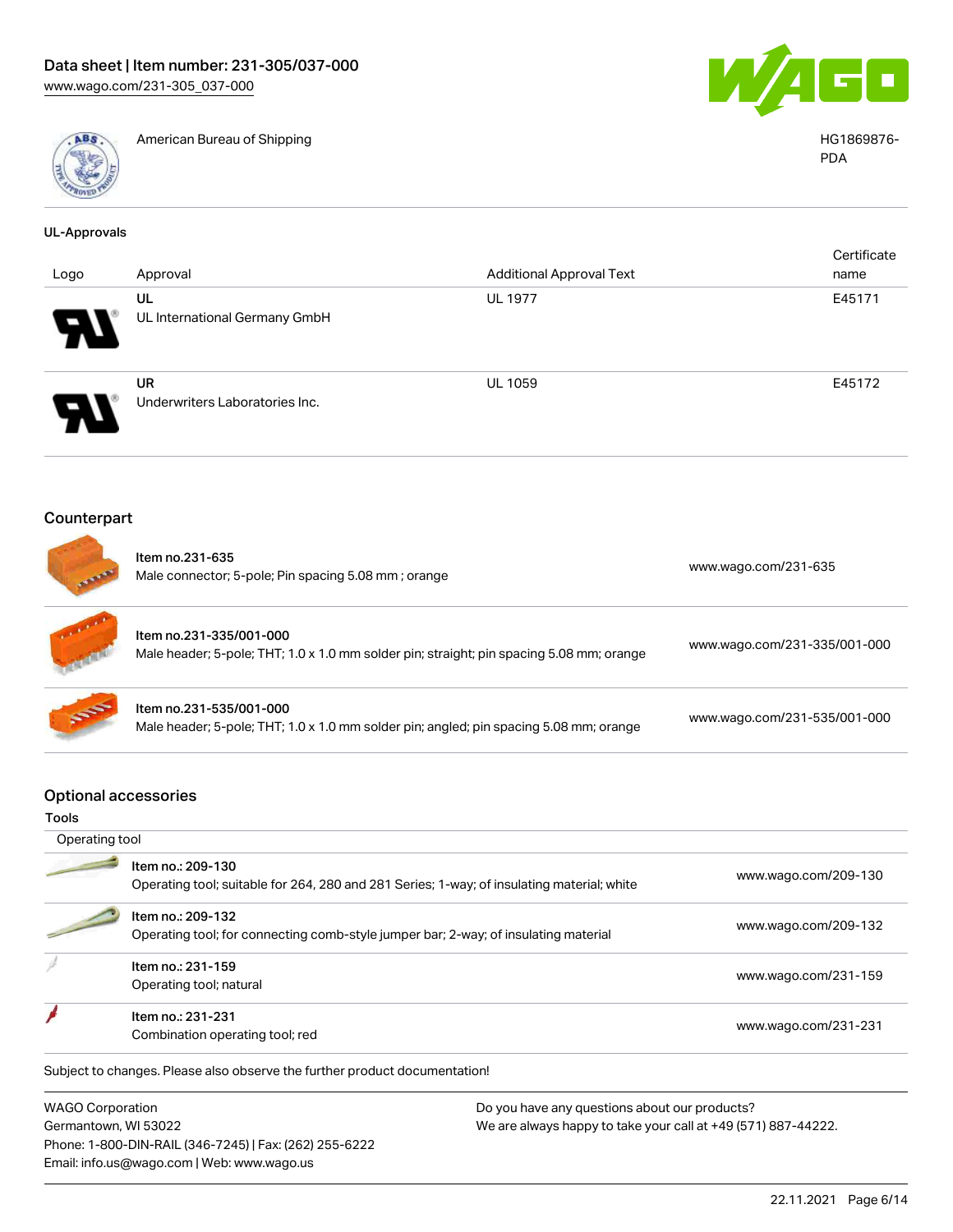[www.wago.com/231-305\\_037-000](http://www.wago.com/231-305_037-000)



|                       | Item no.: 231-131<br>Operating tool; made of insulating material; 1-way; loose; white           | www.wago.com/231-131 |  |  |  |
|-----------------------|-------------------------------------------------------------------------------------------------|----------------------|--|--|--|
|                       | Item no.: 231-291<br>Operating tool; made of insulating material; 1-way; loose; red             | www.wago.com/231-291 |  |  |  |
|                       | Item no.: 280-432<br>Operating tool; made of insulating material; 2-way; white                  | www.wago.com/280-432 |  |  |  |
|                       | Item no.: 280-434<br>Operating tool; made of insulating material; 4-way                         | www.wago.com/280-434 |  |  |  |
|                       | Item no.: 280-437<br>Operating tool; made of insulating material; 7-way                         | www.wago.com/280-437 |  |  |  |
|                       | Item no.: 280-440<br>Operating tool; made of insulating material; 10-way                        | www.wago.com/280-440 |  |  |  |
|                       | Item no.: 280-435<br>Operating tool; made of insulating material; 5-way; gray                   | www.wago.com/280-435 |  |  |  |
|                       | Item no.: 280-436<br>Operating tool; made of insulating material; 6-way                         | www.wago.com/280-436 |  |  |  |
|                       | Item no.: 280-438<br>Operating tool; made of insulating material; 8-way                         | www.wago.com/280-438 |  |  |  |
|                       | Item no.: 280-433<br>Operating tool; made of insulating material; 3-way                         | www.wago.com/280-433 |  |  |  |
| Strain relief         |                                                                                                 |                      |  |  |  |
| Strain relief housing |                                                                                                 |                      |  |  |  |
|                       | Item no.: 232-635<br>Strain relief housing; orange                                              | www.wago.com/232-635 |  |  |  |
| Insulations stops     |                                                                                                 |                      |  |  |  |
| Insulation stop       |                                                                                                 |                      |  |  |  |
|                       | Item no.: 231-672<br>Insulation stop; 0.75 - 1 mm <sup>2</sup> ; dark gray                      | www.wago.com/231-672 |  |  |  |
|                       | Item no.: 231-670<br>Insulation stop; 0.08-0.2 mm <sup>2</sup> / 0.2 mm <sup>2</sup> "s"; white | www.wago.com/231-670 |  |  |  |
|                       |                                                                                                 |                      |  |  |  |

Subject to changes. Please also observe the further product documentation!

WAGO Corporation Germantown, WI 53022 Phone: 1-800-DIN-RAIL (346-7245) | Fax: (262) 255-6222 Email: info.us@wago.com | Web: www.wago.us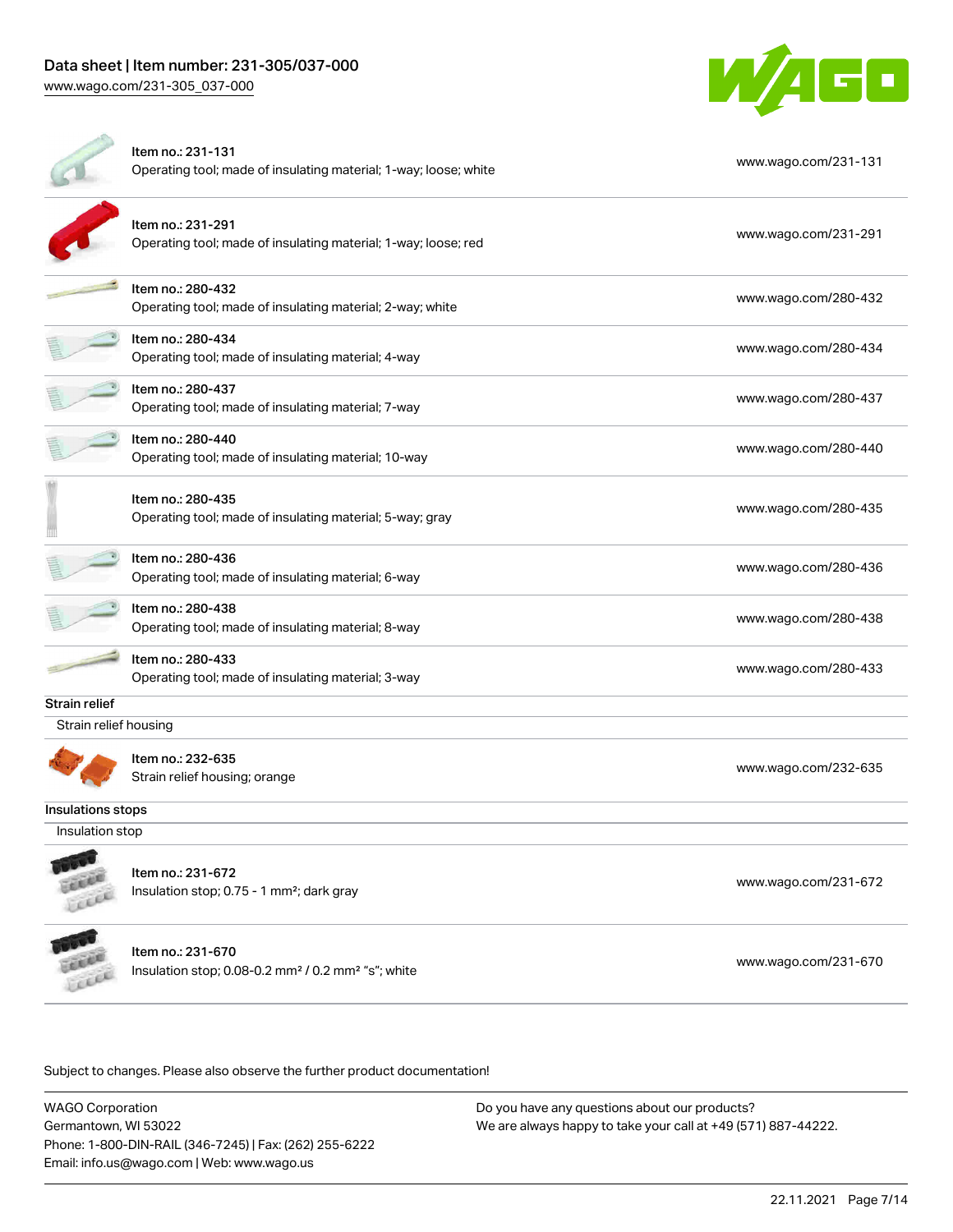

[www.wago.com/231-671](http://www.wago.com/231-671)

FELLER

Item no.: 231-671

Insulation stop; 0.25 - 0.5 mm²; light gray

| <b>SOME</b>                          |                                                                                                                                                                    |                                  |  |  |
|--------------------------------------|--------------------------------------------------------------------------------------------------------------------------------------------------------------------|----------------------------------|--|--|
| Jumpers                              |                                                                                                                                                                    |                                  |  |  |
| Jumper                               |                                                                                                                                                                    |                                  |  |  |
|                                      | Item no.: 231-905                                                                                                                                                  | www.wago.com/231-905             |  |  |
|                                      | Jumper; for conductor entry; 5-way; insulated; gray                                                                                                                |                                  |  |  |
|                                      | Item no.: 231-903                                                                                                                                                  | www.wago.com/231-903             |  |  |
|                                      | Jumper; for conductor entry; 3-way; insulated; gray                                                                                                                |                                  |  |  |
|                                      | Item no.: 231-907                                                                                                                                                  | www.wago.com/231-907             |  |  |
|                                      | Jumper; for conductor entry; 7-way; insulated; gray                                                                                                                |                                  |  |  |
|                                      | Item no.: 231-910                                                                                                                                                  | www.wago.com/231-910             |  |  |
|                                      | Jumper; for conductor entry; 10-way; insulated; gray                                                                                                               |                                  |  |  |
|                                      | Item no.: 231-902                                                                                                                                                  |                                  |  |  |
|                                      | Jumper; for conductor entry; 2-way; insulated; gray                                                                                                                | www.wago.com/231-902             |  |  |
|                                      |                                                                                                                                                                    |                                  |  |  |
| Marking accessories<br>Marking strip |                                                                                                                                                                    |                                  |  |  |
|                                      |                                                                                                                                                                    |                                  |  |  |
|                                      | Item no.: 210-331/508-103                                                                                                                                          | www.wago.com/210-331             |  |  |
|                                      | Marking strips; as a DIN A4 sheet; MARKED; 1-12 (200x); Height of marker strip: 2.3 mm/0.091 in; Strip<br>length 182 mm; Horizontal marking; Self-adhesive; white  | /508-103                         |  |  |
|                                      | Item no.: 210-331/508-104                                                                                                                                          | www.wago.com/210-331             |  |  |
|                                      | Marking strips; as a DIN A4 sheet; MARKED; 13-24 (200x); Height of marker strip: 2.3 mm/0.091 in; Strip<br>length 182 mm; Horizontal marking; Self-adhesive; white | /508-104                         |  |  |
|                                      | Item no.: 210-332/508-202                                                                                                                                          |                                  |  |  |
|                                      | Marking strips; as a DIN A4 sheet; MARKED; 1-16 (160x); Height of marker strip: 3 mm; Strip length 182                                                             | www.wago.com/210-332<br>/508-202 |  |  |
|                                      | mm; Horizontal marking; Self-adhesive; white                                                                                                                       |                                  |  |  |
|                                      | Item no.: 210-332/508-204                                                                                                                                          | www.wago.com/210-332             |  |  |
|                                      | Marking strips; as a DIN A4 sheet; MARKED; 17-32 (160x); Height of marker strip: 3 mm; Strip length<br>182 mm; Horizontal marking; Self-adhesive; white            | /508-204                         |  |  |
|                                      | Item no.: 210-332/508-206                                                                                                                                          |                                  |  |  |
|                                      | Marking strips; as a DIN A4 sheet; MARKED; 33-48 (160x); Height of marker strip: 3 mm; Strip length                                                                | www.wago.com/210-332<br>/508-206 |  |  |
|                                      | 182 mm; Horizontal marking; Self-adhesive; white                                                                                                                   |                                  |  |  |
|                                      | Item no.: 210-332/508-205                                                                                                                                          | www.wago.com/210-332             |  |  |
|                                      | Marking strips; as a DIN A4 sheet; MARKED; 1-32 (80x); Height of marker strip: 3 mm; Strip length 182                                                              | /508-205                         |  |  |
|                                      | mm; Horizontal marking; Self-adhesive; white                                                                                                                       |                                  |  |  |
| Cover                                |                                                                                                                                                                    |                                  |  |  |
| Cover                                |                                                                                                                                                                    |                                  |  |  |
|                                      | Item no.: 231-669                                                                                                                                                  | www.wago.com/231-669             |  |  |
|                                      |                                                                                                                                                                    |                                  |  |  |
|                                      | Subject to changes. Please also observe the further product documentation!                                                                                         |                                  |  |  |

WAGO Corporation Germantown, WI 53022 Phone: 1-800-DIN-RAIL (346-7245) | Fax: (262) 255-6222 Email: info.us@wago.com | Web: www.wago.us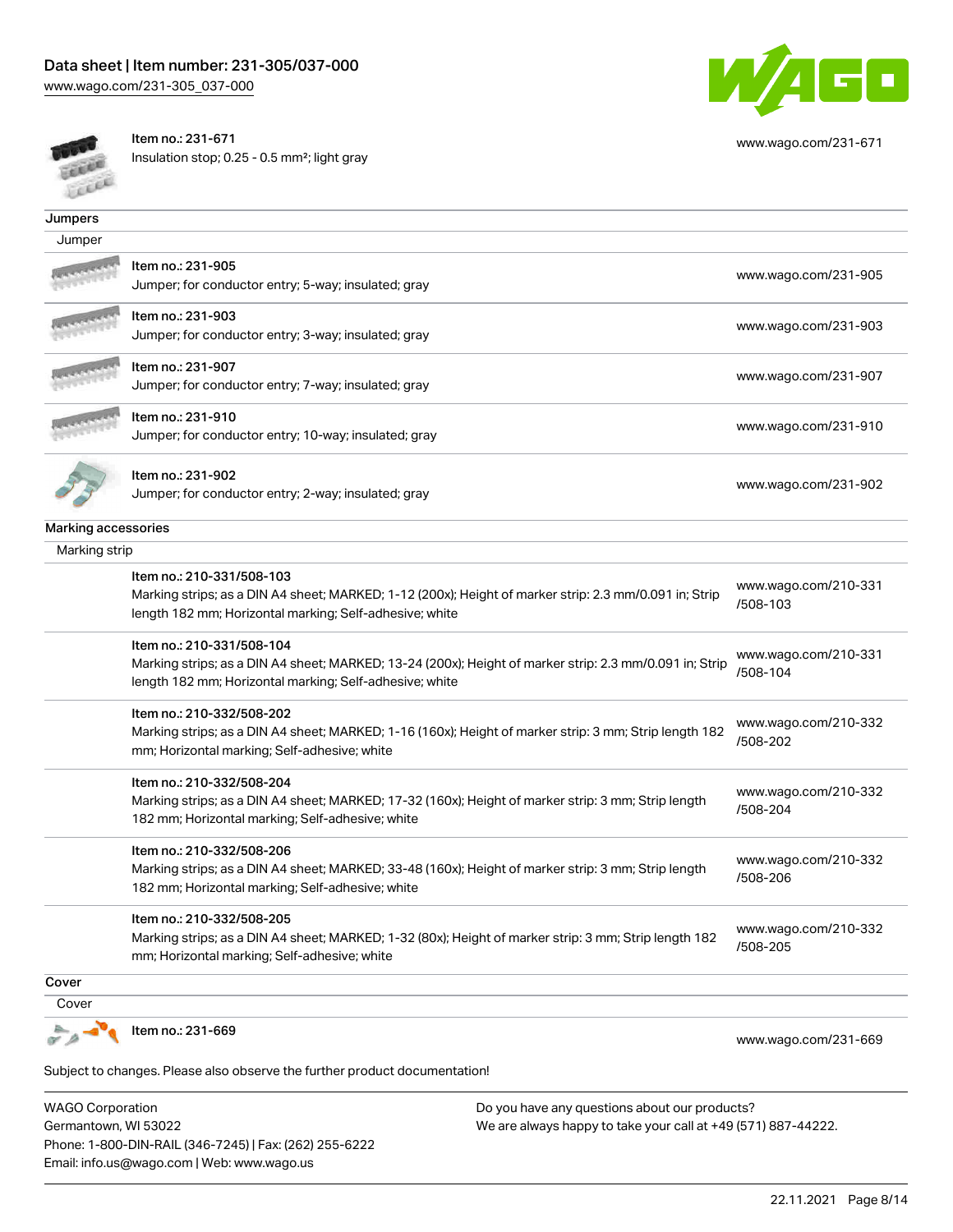# Data sheet | Item number: 231-305/037-000

[www.wago.com/231-305\\_037-000](http://www.wago.com/231-305_037-000)



Lockout caps; for covering unused clamping units; orange

| Ferrules |                                                                                                                                                                                    |                      |
|----------|------------------------------------------------------------------------------------------------------------------------------------------------------------------------------------|----------------------|
| Ferrule  |                                                                                                                                                                                    |                      |
|          | Item no.: 216-101<br>Ferrule; Sleeve for 0.5 mm <sup>2</sup> / AWG 22; uninsulated; electro-tin plated; silver-colored                                                             | www.wago.com/216-101 |
|          | Item no.: 216-104<br>Ferrule; Sleeve for 1.5 mm <sup>2</sup> / AWG 16; uninsulated; electro-tin plated; silver-colored                                                             | www.wago.com/216-104 |
|          | Item no.: 216-106<br>Ferrule; Sleeve for 2.5 mm <sup>2</sup> / AWG 14; uninsulated; electro-tin plated; silver-colored                                                             | www.wago.com/216-106 |
|          | Item no.: 216-102<br>Ferrule; Sleeve for 0.75 mm <sup>2</sup> / AWG 20; uninsulated; electro-tin plated; silver-colored                                                            | www.wago.com/216-102 |
|          | Item no.: 216-103<br>Ferrule; Sleeve for 1 mm <sup>2</sup> / AWG 18; uninsulated; electro-tin plated                                                                               | www.wago.com/216-103 |
|          | Item no.: 216-123<br>Ferrule; Sleeve for 1 mm <sup>2</sup> / AWG 18; uninsulated; electro-tin plated; silver-colored                                                               | www.wago.com/216-123 |
|          | Item no.: 216-122<br>Ferrule; Sleeve for 0.75 mm <sup>2</sup> / AWG 20; uninsulated; electro-tin plated; silver-colored                                                            | www.wago.com/216-122 |
|          | Item no.: 216-124<br>Ferrule; Sleeve for 1.5 mm <sup>2</sup> / AWG 16; uninsulated; electro-tin plated                                                                             | www.wago.com/216-124 |
|          | Item no.: 216-142<br>Ferrule; Sleeve for 0.75 mm <sup>2</sup> / 18 AWG; uninsulated; electro-tin plated; electrolytic copper; gastight<br>crimped; acc. to DIN 46228, Part 1/08.92 | www.wago.com/216-142 |
|          | Item no.: 216-132<br>Ferrule; Sleeve for 0.34 mm <sup>2</sup> / AWG 24; uninsulated; electro-tin plated                                                                            | www.wago.com/216-132 |
|          | Item no.: 216-121<br>Ferrule; Sleeve for 0.5 mm <sup>2</sup> / AWG 22; uninsulated; electro-tin plated; silver-colored                                                             | www.wago.com/216-121 |
|          | Item no.: 216-143<br>Ferrule; Sleeve for 1 mm <sup>2</sup> / AWG 18; uninsulated; electro-tin plated; electrolytic copper; gastight<br>crimped; acc. to DIN 46228, Part 1/08.92    | www.wago.com/216-143 |
|          | Item no.: 216-131<br>Ferrule; Sleeve for 0.25 mm <sup>2</sup> / AWG 24; uninsulated; electro-tin plated; silver-colored                                                            | www.wago.com/216-131 |
|          | Item no.: 216-141<br>Ferrule; Sleeve for 0.5 mm <sup>2</sup> / 20 AWG; uninsulated; electro-tin plated; electrolytic copper; gastight<br>crimped; acc. to DIN 46228, Part 1/08.92  | www.wago.com/216-141 |
|          | Item no.: 216-152<br>Ferrule; Sleeve for 0.34 mm <sup>2</sup> / AWG 24; uninsulated; electro-tin plated                                                                            | www.wago.com/216-152 |
|          | Item no.: 216-203<br>Ferrule; Sleeve for 1 mm <sup>2</sup> / AWG 18; insulated; electro-tin plated; red                                                                            | www.wago.com/216-203 |
|          | Item no.: 216-202                                                                                                                                                                  |                      |

Subject to changes. Please also observe the further product documentation!

WAGO Corporation Germantown, WI 53022 Phone: 1-800-DIN-RAIL (346-7245) | Fax: (262) 255-6222 Email: info.us@wago.com | Web: www.wago.us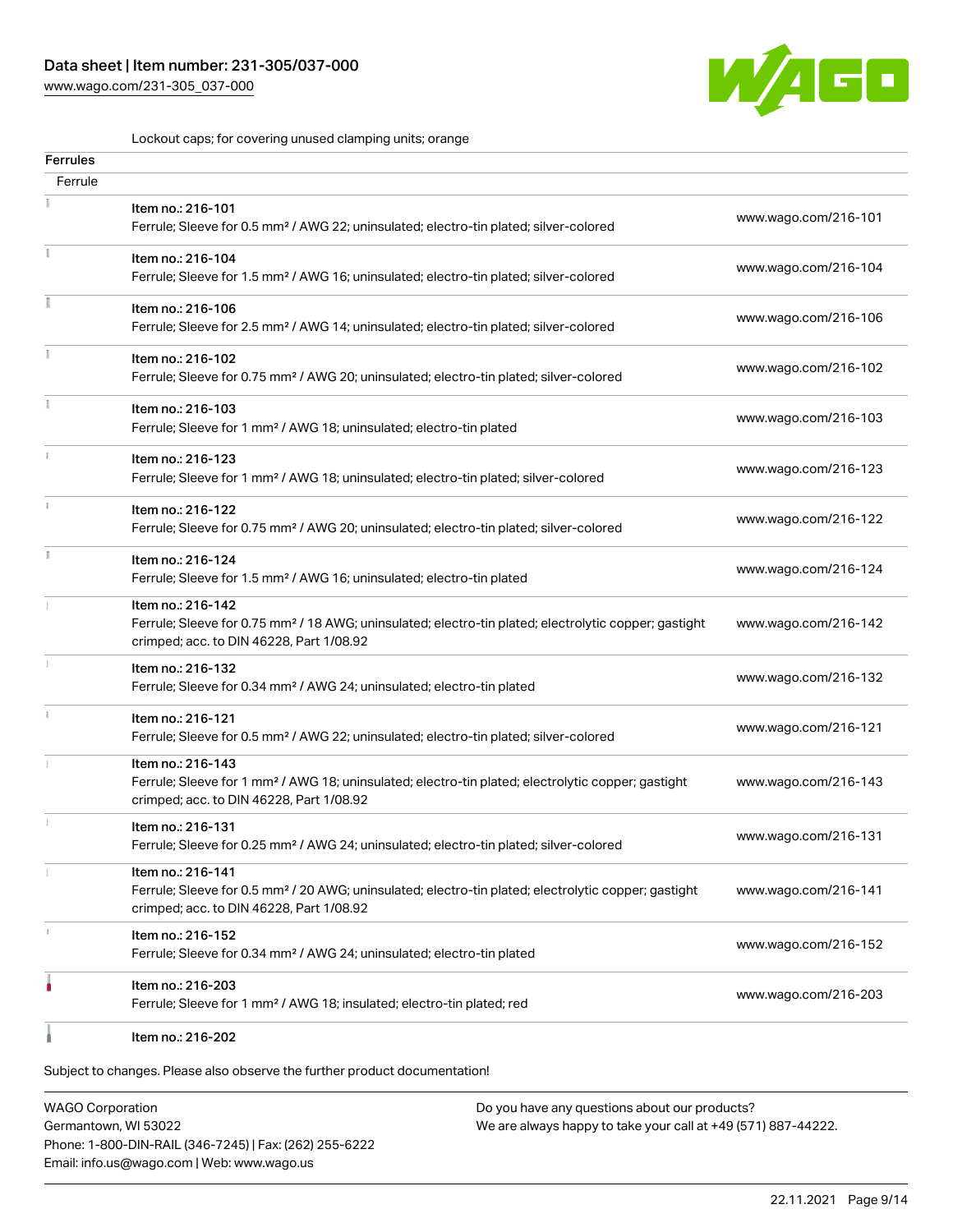

Ferrule; Sleeve for 0.75 mm² / 18 AWG; insulated; electro-tin plated; gray [www.wago.com/216-202](http://www.wago.com/216-202)

| ı | Item no.: 216-151<br>Ferrule; Sleeve for 0.25 mm <sup>2</sup> / AWG 24; uninsulated; electro-tin plated                                                                                                 | www.wago.com/216-151 |
|---|---------------------------------------------------------------------------------------------------------------------------------------------------------------------------------------------------------|----------------------|
| Â | Item no.: 216-204<br>Ferrule; Sleeve for 1.5 mm <sup>2</sup> / AWG 16; insulated; electro-tin plated; black                                                                                             | www.wago.com/216-204 |
|   | Item no.: 216-144<br>Ferrule; Sleeve for 1.5 mm <sup>2</sup> / AWG 16; uninsulated; electro-tin plated; electrolytic copper; gastight<br>crimped; acc. to DIN 46228, Part 1/08.92; silver-colored       | www.wago.com/216-144 |
|   | Item no.: 216-201<br>Ferrule; Sleeve for 0.5 mm <sup>2</sup> / 20 AWG; insulated; electro-tin plated; white                                                                                             | www.wago.com/216-201 |
|   | Item no.: 216-223<br>Ferrule; Sleeve for 1 mm <sup>2</sup> / AWG 18; insulated; electro-tin plated; red                                                                                                 | www.wago.com/216-223 |
|   | Item no.: 216-241<br>Ferrule; Sleeve for 0.5 mm <sup>2</sup> / 20 AWG; insulated; electro-tin plated; electrolytic copper; gastight<br>crimped; acc. to DIN 46228, Part 4/09.90; white                  | www.wago.com/216-241 |
|   | Item no.: 216-242<br>Ferrule; Sleeve for 0.75 mm <sup>2</sup> / 18 AWG; insulated; electro-tin plated; electrolytic copper; gastight<br>crimped; acc. to DIN 46228, Part 4/09.90; gray                  | www.wago.com/216-242 |
|   | Item no.: 216-222<br>Ferrule; Sleeve for 0.75 mm <sup>2</sup> / 18 AWG; insulated; electro-tin plated; gray                                                                                             | www.wago.com/216-222 |
|   | Item no.: 216-221<br>Ferrule; Sleeve for 0.5 mm <sup>2</sup> / 20 AWG; insulated; electro-tin plated; white                                                                                             | www.wago.com/216-221 |
| Â | Item no.: 216-224<br>Ferrule; Sleeve for 1.5 mm <sup>2</sup> / AWG 16; insulated; electro-tin plated; black                                                                                             | www.wago.com/216-224 |
|   | Item no.: 216-243<br>Ferrule; Sleeve for 1 mm <sup>2</sup> / AWG 18; insulated; electro-tin plated; electrolytic copper; gastight crimped; www.wago.com/216-243<br>acc. to DIN 46228, Part 4/09.90; red |                      |
| 1 | Item no.: 216-244<br>Ferrule; Sleeve for 1.5 mm <sup>2</sup> / AWG 16; insulated; electro-tin plated; electrolytic copper; gastight<br>crimped; acc. to DIN 46228, Part 4/09.90; black                  | www.wago.com/216-244 |
|   | Item no.: 216-263<br>Ferrule; Sleeve for 1 mm <sup>2</sup> / AWG 18; insulated; electro-tin plated; electrolytic copper; gastight crimped; www.wago.com/216-263<br>acc. to DIN 46228, Part 4/09.90; red |                      |
| Â | Item no.: 216-264<br>Ferrule; Sleeve for 1.5 mm <sup>2</sup> / AWG 16; insulated; electro-tin plated; electrolytic copper; gastight<br>crimped; acc. to DIN 46228, Part 4/09.90; black                  | www.wago.com/216-264 |
| 1 | Item no.: 216-284<br>Ferrule; Sleeve for 1.5 mm <sup>2</sup> / AWG 16; insulated; electro-tin plated; electrolytic copper; gastight<br>crimped; acc. to DIN 46228, Part 4/09.90; black                  | www.wago.com/216-284 |
|   | Item no.: 216-262<br>Ferrule; Sleeve for 0.75 mm <sup>2</sup> / 18 AWG; insulated; electro-tin plated; electrolytic copper; gastight<br>crimped; acc. to DIN 46228, Part 4/09.90; gray                  | www.wago.com/216-262 |

Subject to changes. Please also observe the further product documentation!

WAGO Corporation Germantown, WI 53022 Phone: 1-800-DIN-RAIL (346-7245) | Fax: (262) 255-6222 Email: info.us@wago.com | Web: www.wago.us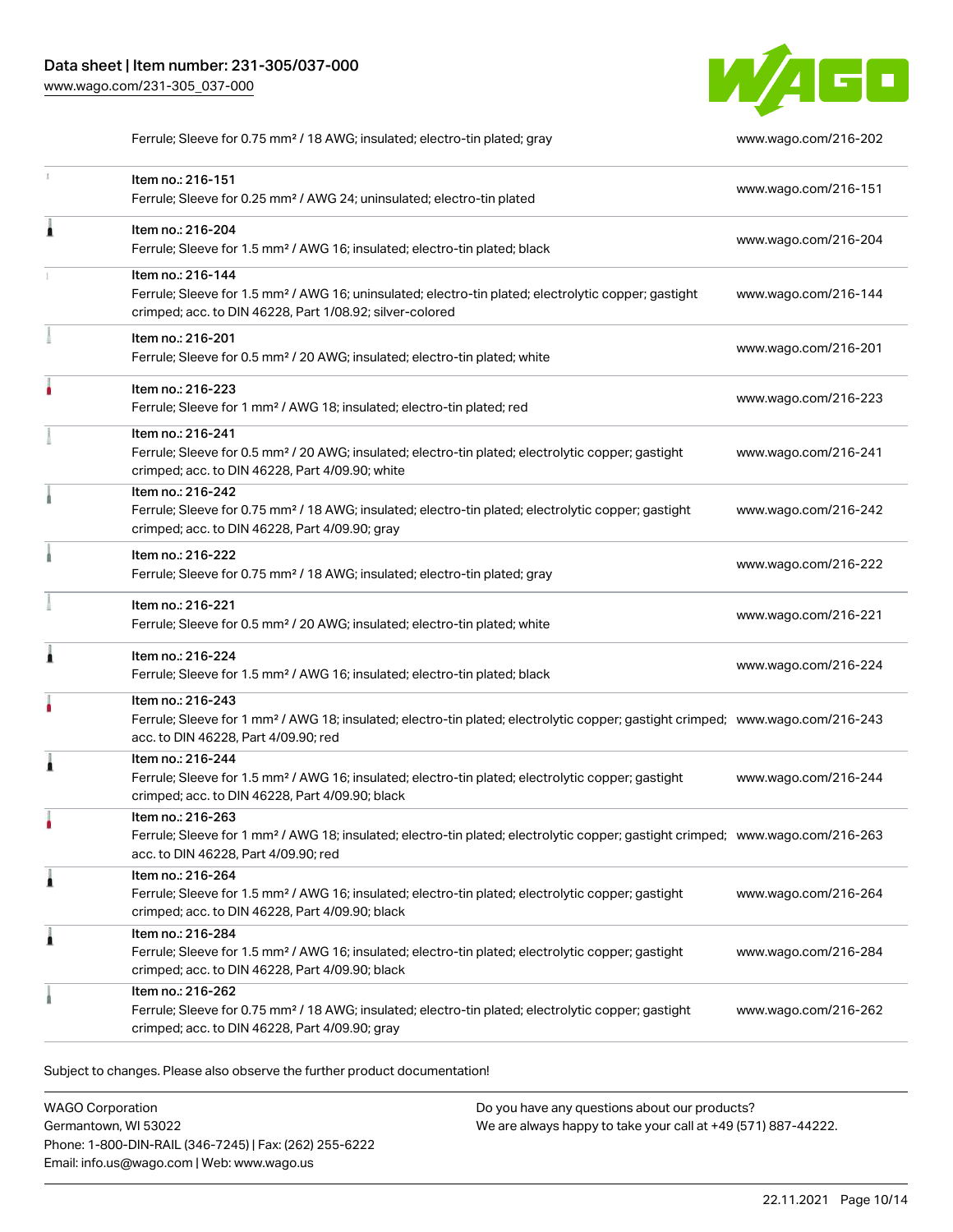## Data sheet | Item number: 231-305/037-000

[www.wago.com/231-305\\_037-000](http://www.wago.com/231-305_037-000)



| I                                                       | Item no.: 216-301<br>Ferrule; Sleeve for 0.25 mm <sup>2</sup> / AWG 24; insulated; electro-tin plated; yellow              |            |               | www.wago.com/216-301 |
|---------------------------------------------------------|----------------------------------------------------------------------------------------------------------------------------|------------|---------------|----------------------|
|                                                         | Item no.: 216-321<br>Ferrule; Sleeve for 0.25 mm <sup>2</sup> / AWG 24; insulated; electro-tin plated; yellow              |            |               | www.wago.com/216-321 |
| à.                                                      | Item no.: 216-322<br>Ferrule; Sleeve for 0.34 mm <sup>2</sup> / 22 AWG; insulated; electro-tin plated; green               |            |               | www.wago.com/216-322 |
| ۸                                                       | Item no.: 216-302<br>Ferrule; Sleeve for 0.34 mm <sup>2</sup> / 22 AWG; insulated; electro-tin plated; light turquoise     |            |               | www.wago.com/216-302 |
| <b>Testing accessories</b>                              |                                                                                                                            |            |               |                      |
| Testing accessories                                     |                                                                                                                            |            |               |                      |
|                                                         | Item no.: 210-136<br>Test plug; 2 mm Ø; with 500 mm cable                                                                  |            |               | www.wago.com/210-136 |
|                                                         | Item no.: 231-661<br>Test plugs for female connectors; for 5 mm and 5.08 mm pin spacing; 2,50 mm <sup>2</sup> ; light gray |            |               | www.wago.com/231-661 |
| <b>Downloads</b><br>Documentation                       |                                                                                                                            |            |               |                      |
| <b>Additional Information</b><br>Technical explanations |                                                                                                                            | 2019 Apr 3 | pdf<br>2.0 MB | Download             |
| <b>CAD</b> files                                        |                                                                                                                            |            |               |                      |
| CAD data                                                |                                                                                                                            |            |               |                      |
|                                                         | 2D/3D Models 231-305/037-000                                                                                               |            | <b>URL</b>    | Download             |
| <b>CAE</b> data                                         |                                                                                                                            |            |               |                      |
| EPLAN Data Portal 231-305/037-000                       |                                                                                                                            | <b>URL</b> | Download      |                      |
|                                                         | ZUKEN Portal 231-305/037-000                                                                                               |            | <b>URL</b>    | Download             |
|                                                         | EPLAN Data Portal 231-305/037-000                                                                                          |            |               | Download             |

#### Environmental Product Compliance

#### Compliance Search

Subject to changes. Please also observe the further product documentation!

WAGO Corporation Germantown, WI 53022 Phone: 1-800-DIN-RAIL (346-7245) | Fax: (262) 255-6222 Email: info.us@wago.com | Web: www.wago.us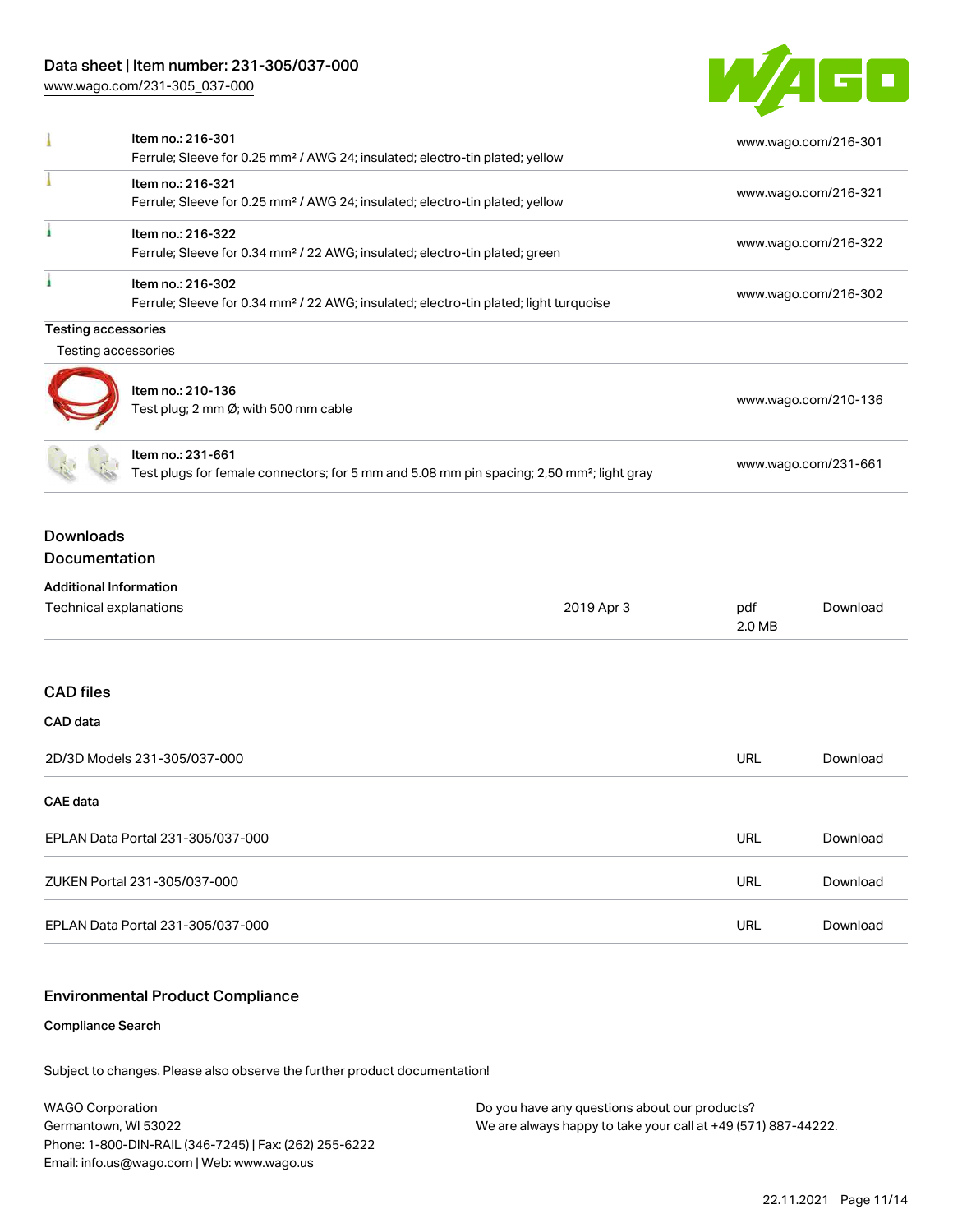

URL [Download](https://www.wago.com/global/d/ComplianceLinkMediaContainer_231-305_037-000)

Environmental Product Compliance 231-305/037-000 1-conductor female connector; CAGE CLAMP®; 2.5 mm²; Pin spacing 5.08 mm; 5 pole; Lateral locking levers; 2,50 mm²; orange

#### Installation Notes



Inserting a conductor via 3.5 mm screwdriver – CAGE CLAMP® actuation parallel to conductor entry.



Inserting a conductor via 3.5 mm screwdriver – CAGE CLAMP® actuation perpendicular to conductor entry.



Inserting a conductor into CAGE CLAMP® unit via operating lever (231-291).



Inserting a conductor via operating tool.

Subject to changes. Please also observe the further product documentation!

WAGO Corporation Germantown, WI 53022 Phone: 1-800-DIN-RAIL (346-7245) | Fax: (262) 255-6222 Email: info.us@wago.com | Web: www.wago.us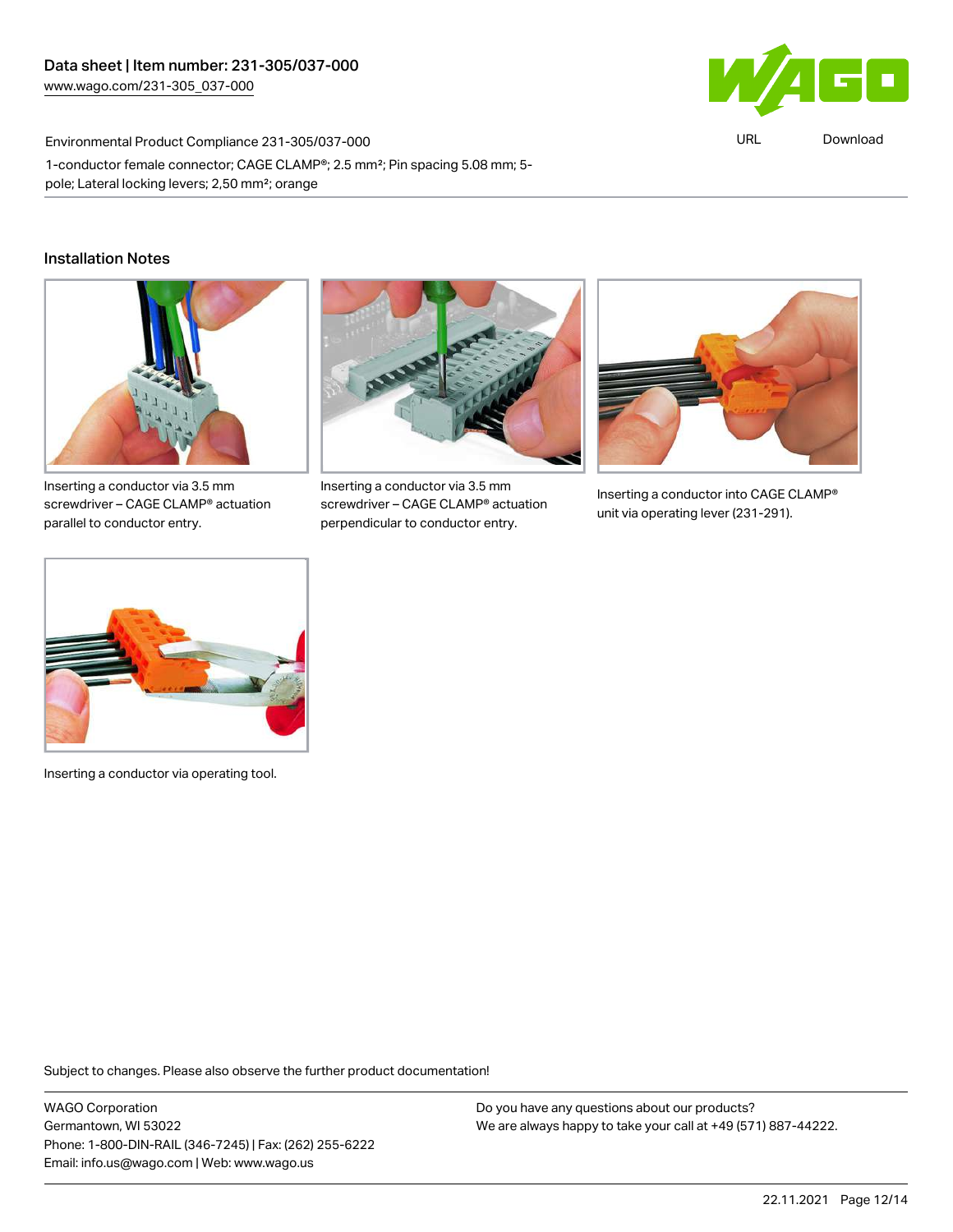



Coding a female connector by removing coding finger(s).



Testing – female connector with CAGE CLAMP®

Integrated test ports for testing perpendicular to conductor entry via 2 or 2.3 mm Ø test plug

#### Installation



Male connector with strain relief plate



Strain relief housing shown with a male connector equipped with CAGE CLAMP®

Subject to changes. Please also observe the further product documentation!

WAGO Corporation Germantown, WI 53022 Phone: 1-800-DIN-RAIL (346-7245) | Fax: (262) 255-6222 Email: info.us@wago.com | Web: www.wago.us